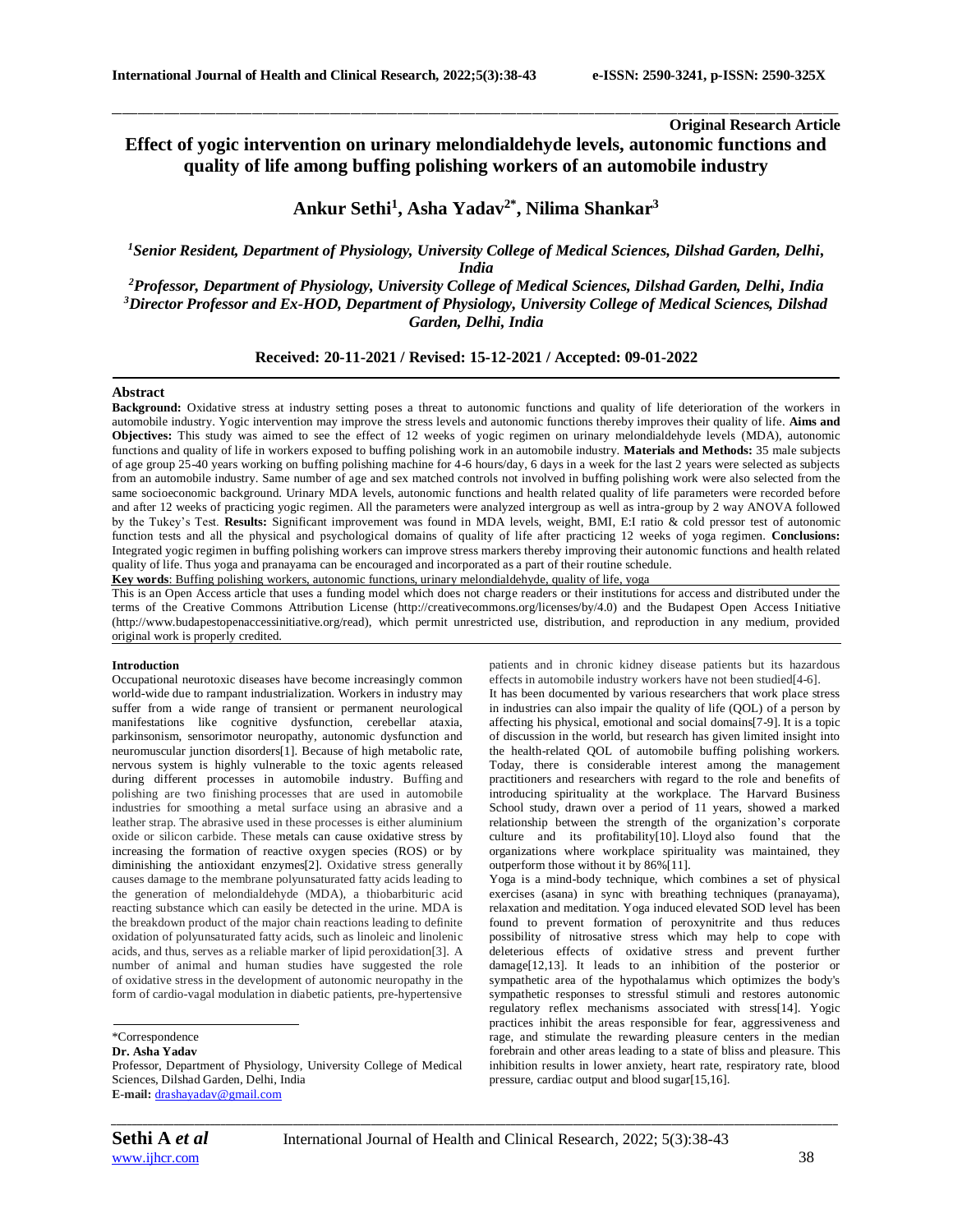Yoga is an effective method for improving quality of life in addition to the prevention and management of diseases[17,18]. Regular yoga practice may lead to changes in life perspective, self-awareness and improved sense of energy to live life fully & with genuine enjoyment[19]. It creates a sense of well-being, feelings of relaxation, improved self-confidence, improved efficiency, increased attentiveness, lowered irritability, and an optimistic outlook on life[20-22]. Yoga, with its holistic approach to improve overall quality of life, offers several self regulatory practices that aim to correct physiological and psychological factors that contribute to low QOL[23].

Plenty of literature is available on the benefits of yoga in normal subjects as well as in various systemic disease conditions but effects of yoga in industrial workers especially in buffing polishing workers have not been studied much. The beneficial effects of yoga can be extended to buffing polishing workers of automobile industry to improve their multidimensional QOL, oxidative stress and autonomic functions. Therefore this study was planned to observe whether inclusion ofan integrated yoga based regimen in daily routine of buffing polishing workers of automobile industry can modify their oxidative stress, autonomic functions and overall quality of life.

# **Material and methods**

## **Selection of subjects**

A total of 42 people were approached in a buffing polishing unit of automobile industry of Mayapuri industrial area and 35 agreed to be a part of this study. Only male workers belonging to the age group 25- 40 years, exposed to buffing polishing machines for 4-6 hours/day and 5-6 days/week for the last 2 years or more were selected as subjects. Any person suffering from acute or chronic infections like tuberculosis, chronic obstructive pulmonary disease, hypertension, diabetes mellitus or having a history of smoking or alcoholism were excluded from the study. 35 age and sex matched healthy subjectcontrols were also selected from the same socio-economical background but not involved in industry. Exclusion criteria for controls were same as that for subjects. All the subjects and controls were explained about the study in detail and informed consent was obtained from them.

#### **Study design**

This was a prospective observational case control study where the effect of yoga was observed on urinary melondialdehyde levels, autonomic function tests and quality of life in buffing polishing workers. This study was conducted in the Department of Physiology, UCMS and GTB Hospital, Shahdara, Delhi. The ethical clearance was obtained from the Ethical Committee of the institution before starting the study and written consent from each subject was taken before recruiting them in the study. All the subjects and controls underwent complete physical and clinical assessment. Anthropometric parameters like Height, weight, Body mass index (BMI) were recorded. Heart rate (HR), systolic blood pressure (SBP), diastolic blood pressure (DBP), and mean blood pressure (MBP) were also recorded in both the groups.

#### **Blinding and masking**

As this was an interventional study, double blinding was not possible. Here, the statistician and data analyst were blinded to the intervention status of the patients.

#### **Intervention for the study group**

All the subjects performed yogic exercises at the industry setup itself for 45 min per day for 12 weeks under the supervision and guidance of a yoga expert trained from Central Council of research in Yoga and naturopathy, New Delhi. The yogic regimen which was followed included breathing exercises (pranayama), asanas and relaxation techniques (details are given in Table-1). A room was arranged at the industry setup itself where these subjects underwent yogic practices so that they don't have to travel to some other place or they miss out on their wages. Drop-out rate was also taken care of by this way and

\_\_\_\_\_\_\_\_\_\_\_\_\_\_\_\_\_\_\_\_\_\_\_\_\_\_\_\_\_\_\_\_\_\_\_\_\_\_\_\_\_\_\_\_\_\_\_\_\_\_\_\_\_\_\_\_\_\_\_\_\_\_\_\_\_\_\_\_\_\_\_\_\_\_\_\_\_\_\_\_\_\_\_\_\_\_\_\_\_\_\_\_\_\_\_\_\_\_\_\_\_\_\_\_\_\_\_\_\_\_\_\_\_\_\_\_\_\_\_\_\_\_\_\_\_\_\_\_\_\_\_\_\_\_\_\_\_\_\_\_ no subject in the test group missed his yoga session. They were called to the institute only twice for the recordings before and after the intervention (12 weeks).

#### **Table 1: Yoga regimen followed by the Test Group subjects**

Total duration of Asanas, deep breathing techniques and relaxation techniques: 45 min

- Pranayama: 20 minutes
- 1. Bhastrika: 2 min
- 2. Kapalbhati : 8 min
- 3. Anulom-Vilom: 10 min
- Asanas: 20 minutes
- 1. Tadasana-2 times<br>2. Trikonasana-2 tin
- 2. Trikonasana- 2 times
- 3. Mandukasana- 3 times
- 4. Pavanmuktanasana- 3 times
- 5. Bhujangasana- 3 times Ralaxation in Shavasana: 5 minutes
- 

### **Intervention for the control group**

Subjects in the control group did not undergo any yogic intervention and continued their daily routine activities.

#### **Test procedure**

The parameters assessed in both the groups before and after 12 weeks of intervention were:

- 1. **The melondialdehyde level:** The subjects were asked to collect 10 ml of first voiding sample of their urine in the sterilized vials provided to them. Enzyme-linked immunosorbent assay (ELISA) Kit of 96 wells from M/s Immunoconcept India was used for in vitro quantitative determination of human MDA in urine. Standards and samples are aspirated and poured into the wells. Human MDA present in the sample binds to the precoated human MDA monoclonal immobilized antibodies. With the help of fluorescence or ultraviolet detectors, picomole quantities of MDA were detected in urine samples.
- 2. **Autonomic function tests:** Autonomic function tests were carried out in the cardio-respiratory lab of our department by using BIOPACK SYSTEMS MP-36. The Software used was AcqKnowledge 4.1 and data acquisition was set at the sampling rate of 1000HZ. For recording signals, the MP-36 unit is connected to the computer via a USB port, electrodes, transducers, and I/O devices. Lead II ECG was recorded by using SS2L electrode which was connected to channel 1 to calculate heart rate variability (HRV). For recording respiratory rate and depth of breathing, SS5LB transducer is used which was connected to channel 2. Handgrip dynamometer, BP apparatus and cold water were also arranged.

The various autonomic function tests performed and parameters recorded as per the categorization of Ewing's battery of tests[23]were:<br>1. HRV during Deep breathing /Delta heart rate (bpm) 1. HRV during Deep breathing /Delta heart rate (bpm)

- 2. E:I ratio
- 3. Lying to standing test: 30:15 ratio
- 4. Sustained hand grip test: Change in diastolic blood pressure  $(mmHg)$
- 5. Cold Pressor Test: Change in diastolic blood pressure (mmHg)
- 1. **HRV during Deep breathing:** The subject was instructed to sit quietly and to breath smoothly, slowly& deeply at 6 breaths/min. (5 seconds of inspiration and 5 seconds of expiration), a rate which produces maximum variation of heart rate. Heart rate variability was measured from lead II ECG. Delta Heart Rate was calculated as the difference between maximal and minimal heart rate during inspiration and expiration respectively, averaged for 6 cycles.
- 2. **E:I ratio:** From the lead II ECG, the ratio of longest R-R interval and shortest R-R interval, averaged over 6 cycles was considered as E:I ratio.
- 3. **Lying to standing test (LST):** After 10 min of supine rest, the subject was told to stand immediately and BP & heart rate were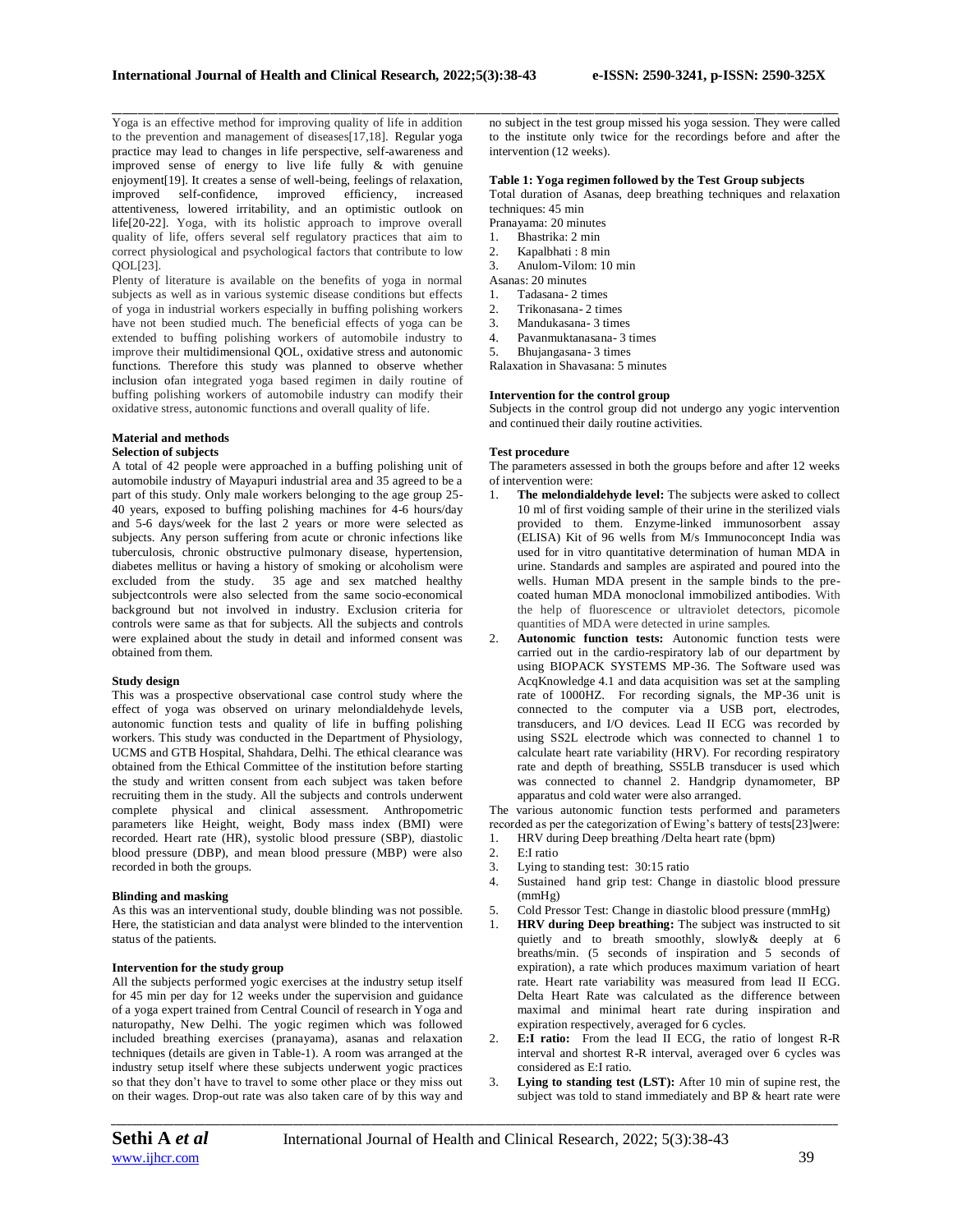recorded at baseline and after 2 min. 30:15 ratio was calculated as the ratio between longest R-R interval at or around the  $30<sup>th</sup>$ beat and shortest R-R interval at or around the 15<sup>th</sup> beat

- 4. **Sustained handgrip test (SHG):** The baseline blood pressure (BP) was recorded in the subject. Then, he was asked to hold the handgrip dynamometer using maximum force with his dominant hand for a few seconds. The procedure was repeated thrice and the maximum value of the 3 readings was considered as his maximal voluntary contraction (MVC). The subject was then instructed to maintain the grip on the dynamometer at 30% of MVC for 4 min. BP was measured on the contra-lateral arm at 1<sup>st</sup>, 2<sup>nd</sup>, and 4<sup>th</sup> min. Change in diastolic BP (DBP) was calculated by subtracting the baseline diastolic BP from the highest diastolic BP during the test.
- 5. **Cold Pressor Test (CPT):** The baseline BP of the subject was recorded. The subject was then advised to immerse his hand upto the wrist in cold water of temperature 10°C for 1 min. The BP was taken just before the hand was taken out of the water when he no longer can withstand immersion of his hand in cold water. Change in diastolic BP was calculated by subtracting the baseline diastolic BP from the highest diastolic BP during the test.

Heart rate variability during deep breathing, E: I ratio, 30:15 ratio were taken as tests of parasympathetic nervous system (PNS) reactivity. Change in DBP during sustained hand grip, Change in DBP during Cold pressor test and postural drop in BP after 2 min of standing were taken as tests of sympathetic nervous system (SNS) reactivity.

#### **Assessment of quality of life**

\_\_\_\_\_\_\_\_\_\_\_\_\_\_\_\_\_\_\_\_\_\_\_\_\_\_\_\_\_\_\_\_\_\_\_\_\_\_\_\_\_\_\_\_\_\_\_\_\_\_\_\_\_\_\_\_\_\_\_\_\_\_\_\_\_\_\_\_\_\_\_\_\_\_\_\_\_\_\_\_\_\_\_\_\_\_\_\_\_\_\_\_\_\_\_\_\_\_\_\_\_\_\_\_\_\_\_\_\_\_\_\_\_\_\_\_\_\_\_\_\_\_\_\_\_\_\_\_\_\_\_\_\_\_\_\_\_\_\_\_

For quality of life we used the WHOQOL-BREF questionnaire (Hindi version) which is a 26-item version of the WHOQOL-100 assessment. Analysis of internal consistency, item-total correlations, discriminate validity and construct validity through confirmatory factor analysis, indicate that the WHOQOL-BREF has good to excellent psychometric properties of reliability and performs well in preliminary tests of validity. These results indicate that overall, the WHOQOL-BREF is a sound, cross-culturally valid assessment of QOL, as reflected by its four domains: physical, psychological, social and environment.

#### **Statistical analysis**

The data was analyzed intragroup as well as intergroup by using SPSS-24 (Statistical Package for the Social Sciences) for statistical analysis. Parameters of AFTs, Urinary malondialdehyde levels (for oxidative stress) & domains of WHOQOL BREF (Hindi Version) were compared by using repeated measures ANOVA followed by Tukey's test. Significance was considered when  $P \leq 0.05$ .

#### **Results**

The values of anthropometric parameters like weight and BMI of the subjects were more or less equal to that of controls at the onset of our study and there was a significant reduction in these after following 12 weeks of yogic regimen (Table:2). The MDA level of the subjects was also significantly higher at the onset of study and that remained higher even after 12 weeks of yogic intervention as compared to controls but on intragroup comparison a significant improvement in MDA level was seen (Table:2). It implies that yoga intervention has improved their oxidative stress markedly.

#### **Table 2: Comparison of Urinary Melondialdehyde levels and anthropometric parameters in Test Group and Control group before and after yogic intervention**

|                                             |                               | <b>Baseline</b><br>$(Mean \pm SD)$  |                               | After 12 weeks<br>$(Mean \pm SD)$ | *p value                 |                 | <b>Significance</b><br>Tukey's test)                     |                                                                     |
|---------------------------------------------|-------------------------------|-------------------------------------|-------------------------------|-----------------------------------|--------------------------|-----------------|----------------------------------------------------------|---------------------------------------------------------------------|
|                                             | <b>Test Group</b><br>$(n=50)$ | <b>Control</b><br>Group<br>$(n=50)$ | <b>Test Group</b><br>$(n=50)$ | Control<br>Group<br>$(n=50)$      | <b>Between</b><br>Groups | Within<br>Group | <b>Between</b><br>Groups                                 | Within<br>Groups                                                    |
| <b>Urinary</b><br>MDA<br>levels             | $3.92 \pm 1.198$              | $2.85 \pm 1.102$                    | $3.73 \pm 0.948$              | $2.86 \pm 0.947$                  | $0.0001*$                | 0.250           | Sig between<br>groups before<br>as well as<br>after yoga | NS within groups<br>at baseline as well<br>as after<br>intervention |
| Weight                                      | $67.37 + 4.181$               | $67.83 \pm 5.484$                   | $65.20 \pm 3.818$             | $68.30 \pm 5.134$                 | 0.133                    | $0.012*$        | NS between<br>groups before<br>and after yoga            | Sig in Test group<br>after yoga, NS in<br>control group             |
| <b>Basal</b><br>metabolic<br>index<br>(BMI) | $24.20 \pm 1.261$             | 24.09±1.726                         | $23.43 \pm 1.156$             | $24.27 \pm 1.672$                 | 0.315                    | $0.015*$        | NS between<br>groups before<br>and after yoga            | Sig in Test group<br>after yoga, NS in<br>control group             |

Sig: Significant, NS: Non Significant

Autonomic function test parameters also showed improvement after practicing 12 weeks of yogic regimen in subjects (Table:3). **Table 3: comparison of AFT parameters in Test Group and Control group before and after yogic intervention**

|                                                 | <b>Baseline</b><br>(Mean± SD) |                              | After 12 weeks<br>(Mean± SD)  |                                     | *p value                                            |       | <b>Significance</b><br>Tukey's test)                   |                                           |  |
|-------------------------------------------------|-------------------------------|------------------------------|-------------------------------|-------------------------------------|-----------------------------------------------------|-------|--------------------------------------------------------|-------------------------------------------|--|
|                                                 | <b>Test Group</b><br>$(n=50)$ | Control<br>Group<br>$(n=50)$ | <b>Test Group</b><br>$(n=50)$ | <b>Control</b><br>Group<br>$(n=50)$ | Within<br><b>Between</b><br>Groups<br><b>Groups</b> |       | <b>Between Groups</b>                                  | Within<br><b>Groups</b>                   |  |
| <b>HRV</b><br>(beats/min)                       | $18.53 \pm 1.961$             | $18.50 \pm 1.978$            | $18.77 + 1.251$               | $18.07 \pm 1.856$                   | 0.326                                               | 0.717 | NS between groups<br>before and after yoga             | NS within groups<br>before and after yoga |  |
| Deep<br><b>Breathing</b><br>Test (E:I<br>ratio) | $1.27 + 0.030$                | $1.29 + 0.062$               | $1.30+0.038$                  | $1.26 + 0.063$                      | $0.039*$                                            | 0.705 | Sig between groups<br>after yoga but NS at<br>baseline | NS within groups<br>before and after yoga |  |
| <b>LST</b><br>(30:15)<br>ratio)                 | $1.18 + 0.039$                | $1.19 + 0.110$               | $1.20+0.089$                  | $1.19 + 0.095$                      | 0.791                                               | 0.146 | NS between groups<br>before and after yoga             | NS within groups<br>before and after yoga |  |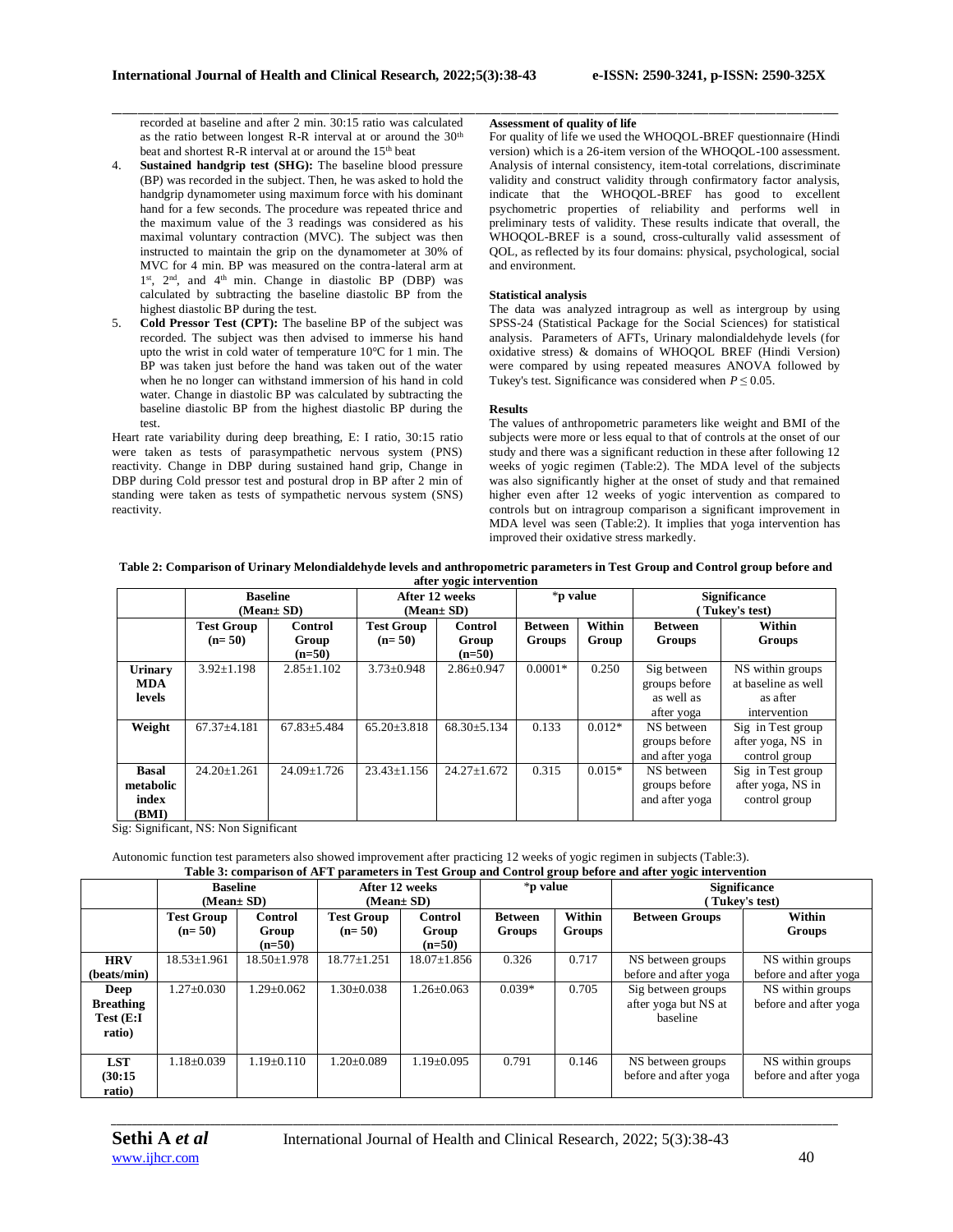| <b>SHG</b> | $18.47 \pm 2.738$ | $17.40 \pm 2.848$ | $17.97 \pm 2.251$ | $17.97 \pm 2.671$ | 0.173    | 0.932 | NS between groups     | NS within groups      |
|------------|-------------------|-------------------|-------------------|-------------------|----------|-------|-----------------------|-----------------------|
| (DBP)      |                   |                   |                   |                   |          |       | before and after yoga | before and after yoga |
| change)    |                   |                   |                   |                   |          |       |                       |                       |
| (mm/Hg)    |                   |                   |                   |                   |          |       |                       |                       |
| <b>CPT</b> | 14.97±2.697       | $13.43 \pm 2.825$ | $14.17 \pm 1.599$ | $14.00 \pm 1.682$ | $0.065*$ | 0.681 | Sig between groups at | NS within groups      |
| (DBP       |                   |                   |                   |                   |          |       | baseline and NS after | before and after yoga |
| change)    |                   |                   |                   |                   |          |       | yoga                  |                       |
| (mm/Hg)    |                   |                   |                   |                   |          |       |                       |                       |

\_\_\_\_\_\_\_\_\_\_\_\_\_\_\_\_\_\_\_\_\_\_\_\_\_\_\_\_\_\_\_\_\_\_\_\_\_\_\_\_\_\_\_\_\_\_\_\_\_\_\_\_\_\_\_\_\_\_\_\_\_\_\_\_\_\_\_\_\_\_\_\_\_\_\_\_\_\_\_\_\_\_\_\_\_\_\_\_\_\_\_\_\_\_\_\_\_\_\_\_\_\_\_\_\_\_\_\_\_\_\_\_\_\_\_\_\_\_\_\_\_\_\_\_\_\_\_\_\_\_\_\_\_\_\_\_\_\_\_\_

HRV: Heart rate variability, LST: Lying to standing, SHG: Sustained hand grip, CPT: Cold pressor test

Sig: Significant, NS: Non Significant

The E:I ratio of the subjects was at par to that of the control group at the onset of study which increased significantly after 12 weeks of yoga and it came out to be even better than that of the control group. This indicates that parasympathetic reactivity increased in subjects after following the yoga regimen. The CPT value of the subjects was also significantly higher than that of the control group at the onset of the study but after following yogic regimen, there was a significant decrease in their CPT value and it came at par to that of the control group indicating decreased sympathetic reactivity. Other parameters of autonomic function tests like HRV during DBT, LST and SHG

also showed improvement in our subjects after 12 weeks of yogic intervention although they were statistically non significant Table:4 shows that at the onset of study, different domains of quality of life like Overall score, Physical domain score and Psychological domain score were significantly lower than that of the control group but after 12 weeks of yoga there was an improvement in these scores and the difference between subjects and controls became nonsignificant. However within the test group and control group the change remained non-significant.

|                       | <b>Baseline</b>    |                    | After 12 weeks     |                    | *p value       |          | <b>Significance</b> |                |
|-----------------------|--------------------|--------------------|--------------------|--------------------|----------------|----------|---------------------|----------------|
|                       | (Mean± SD)         |                    |                    | (Mean± SD)         |                |          |                     | (Tukey's test) |
|                       | <b>Test Group</b>  | Control            | <b>Test Group</b>  | Control            | <b>Between</b> | Within   | <b>Between</b>      | Within         |
|                       | $(n=50)$           | Group              | $(n=50)$           | Group              | Groups         | Groups   | <b>Groups</b>       | <b>Groups</b>  |
|                       |                    | $(n=50)$           |                    | $(n=50)$           |                |          |                     |                |
| <b>Overall Scores</b> | $41.25 \pm 15.096$ | $53.33 \pm 12.253$ | $48.32 \pm 12.145$ | $51.25 \pm 10.038$ | $0.010*$       | 0.120    | Sig between         | NS within      |
|                       |                    |                    |                    |                    |                |          | groups at           | groups before  |
|                       |                    |                    |                    |                    |                |          | baseline and        | and after yoga |
|                       |                    |                    |                    |                    |                |          | NS after yoga       |                |
| <b>Physical</b>       | $45.35 \pm 6.643$  | $49.87 \pm 6.042$  | $47.49 \pm 6.509$  | $49.04 \pm 5.624$  | $0.026*$       | 0.472    | Sig between         | NS within      |
| Domain                |                    |                    |                    |                    |                |          | groups at           | groups before  |
|                       |                    |                    |                    |                    |                |          | baseline and        | and after yoga |
|                       |                    |                    |                    |                    |                |          | NS after yoga       |                |
| Psychological         | 45.07±8.121        | $51.52 \pm 7.046$  | $47.91 \pm 6.806$  | 53.74±7.529        | $0.000*$       | $0.023*$ | Sig between         | Sig in Test    |
| <b>Domain</b>         |                    |                    |                    |                    |                |          | groups at           | group after    |
|                       |                    |                    |                    |                    |                |          | baseline as         | yoga, NS in    |
|                       |                    |                    |                    |                    |                |          | well as after       | control group  |
|                       |                    |                    |                    |                    |                |          | yoga                |                |
| <b>Environmental</b>  | $43.64 \pm 6.640$  | $45.30 \pm 5.705$  | $47.08 \pm 5.119$  | $44.61 \pm 4.767$  | 0.744          | 0.080    | NS between          | NS within      |
| Domain                |                    |                    |                    |                    |                |          | groups before       | groups before  |
|                       |                    |                    |                    |                    |                |          | and after yoga      | and after yoga |
| <b>Social Domain</b>  | $41.66 \pm 11.371$ | $46.38 \pm 13.433$ | $44.72 \pm 10.604$ | $45.55 \pm 12.132$ | 0.288          | 0.508    | NS between          | NS within      |
|                       |                    |                    |                    |                    |                |          | groups before       | groups before  |
|                       |                    |                    |                    |                    |                |          | and after yoga      | and after yoga |

Sig: Significant, NS: Non Significant

#### **Discussion**

Buffing and polishing workers of automobile industry are vulnerable to different types of stress in their working environment. In the present study, their oxidative, psychological and physical stresses were analyzed by urinary MDA levels, autonomic function tests and different domains of quality of life respectively. There are very few studies who studied different aspects of stress levels in automobile workers and almost none who studied the role of yogic regimen on their oxidative & psychological stress levels, overall health and performance.

In our study the buffing polishing workers of automobile industry were subjected to a fixed yogic regimen for 12 weeks and they showed a significant improvement in their anthropometric parameters like body weight and Body Mass Index (BMI). This is in accordance with previous studies performed in normal healthy people by various researchers in the past[25,26]. Shinde N et al. compared the effects of yoga & aerobic exercises on BMI and observed yoga more beneficial as compared to aerobic exercises[27].

In the present study, the value of urinary MDA was found to be significantly higher in our subjects as compared to controls at the onset of study. This is in accordance with previous studies performed on industrial workers which inferred that different types of metals can cause oxidative stress by increasing the formation of reactive oxygen species (ROS) or by diminishing antioxidant enzymes[2,28]. An increase in the production of reactive oxygen species (ROS) such as superoxide radicals can be responsible for lipid peroxidation which propagates chain reaction further and causes DNA damage thereby generating cytotoxic products like malondialdehyde and 8-hydroxy-2 deoxyguanosine, both are easily detected in urine[3,28]. In our study the higher MDA level indicated that metal dust could be a potential cause of oxidative stress in buffing polishing workers. After 12 weeks of yoga there was a significant improvement in their oxidative stress levels implied by reduced urinary MDA. However, the value still remained higher as compared to the control group which indicates that the extent of damage done by metal nano particles is much more in workers and 12 weeks of yogic regimen may not be sufficient to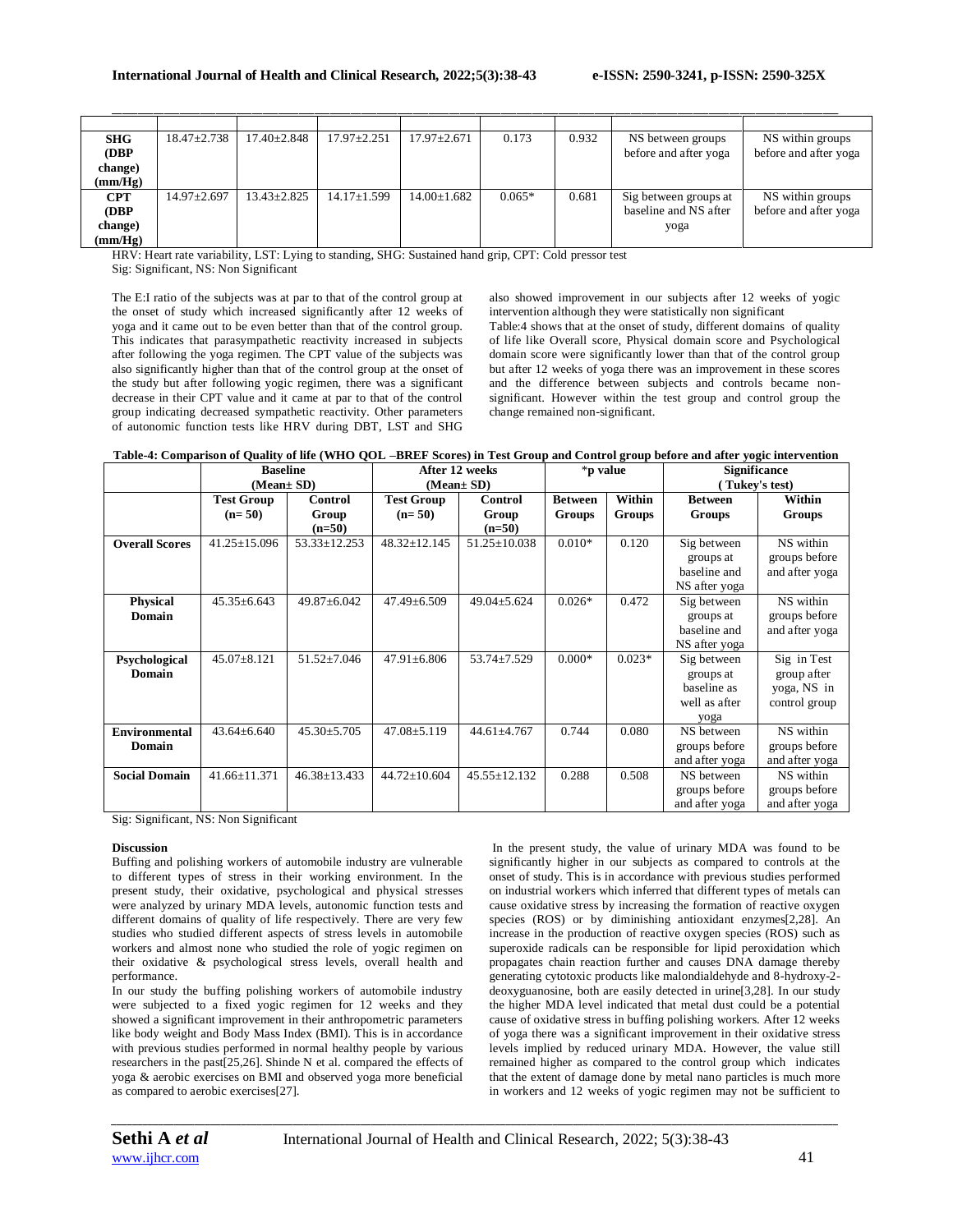bring a marked improvement in their MDA level. Yogic exercise may induce upregulation of superoxide dismutase and down regulation of NADPH oxidase and can lead to reduction in lipoperoxidation thereby decreasing the oxidative stress as indicated in previous studies[12,29,30].

At the onset of our study, the various parameters of autonomic function tests like HRV during deep breathing, E:I ratio, 30:15 ratio, Sustained Hand Grip Test (SHG) were in normal range in subjects as well as in controls except the Cold Pressor Test (CPT) which was significantly higher in subjects. This can be said that sympathetic reactivity is more in buffing polishing workers as compared to normal controls. Other parameters of autonomic function tests were not found to be markedly deranged which either may be due to low concentration of metal dust in buffing polishing units or due to less duration of exposure but some degree of derangement of autonomic functions was there as compared to non exposed people. We came across very few research papers that investigated autonomic functions in automobile industry workers. Though, there are researchers that studied metal-rich occupational particulate exposures in terms of hard metal dust but they studied only 1 parameter i.e. HRV[31]. In our study we incorporated 5 parameters of autonomic function tests-HRV, E: I ratio, 30:15 ratio, Sustained Hand Grip Test (SHG) and Cold Pressor Test (CPT). In our subjects, 12 weeks of yoga training significantly improved the values of E: I ratio which implies that parasympathetic reactivity increases in workers after practicing yoga. Other parameters like HRV, 30:15 ratio also showed a non-significant increase in values whereas SHG and CPT showed a decrease in values. From the results we can infer that there was a trend of increase in parasympathetic activity and decrease in sympathetic activity following yogic regimen for 12 weeks in buffing polishing workers. These results are in accordance with the observations of the autonomic function studies performed in healthy individuals as well as in diseased population who concluded that yoga therapy enhanced the vagal tone and decreased the sympathetic drive, hence improving the cardiac autonomic balance[32,33]. Previous studies have shown significant improvement in 30:15 ratio, E:I ratio, and DBP response in the hand grip and cold pressor test in subjects practicing slow breathing exercises[34-36]. It was found that brief yoga-based relaxation training normalizes the function of the autonomic nervous system by deviating both sympathetic and parasympathetic indices toward more "normal" middle region of the reference values[37].

In this study, we assessed the quality of life of these automobile industry workers by using WHOQOL-BREF. It is a standardized comprehensive instrument developed by the WHO for assessing quality of life under five domains: physical health, psychological health, social relationships, environmental health and overall quality of life. At the onset of study the values for all the 5 domains of WHOQOL-BREF were lower in buffing polishing workers as compared to the normal controls. Also, in 3 out of 5 domains (overall quality of life, physical health and psychological health) the reduction in quality of life of test group was significant.

Previous researchers have evaluated quality of life in various industry workers including automobile industry but not in buffing polishing workers. Yu HM et al.and Edimansyah et al studied WHOQOL-BREF in coal dust workers and found significant worsening of all functional domains of WHOQOL-BREF except for psychological health[7,8]. Chattopadhyay K et al. explored HRQOL in coal-based sponge iron plant workers in west Bengal and identified derangements but the effect of any intervention like yoga hasn't been studied in buffing polishing workers of automobile industry[9]. In the present study after 12 weeks of yoga we found an improvement in all the 5 domains of quality of life indicating the positive effect of yoga on overall well being. The improvement was to such an extent that in 2 out of 3 domains (overall quality of life and physical health) where the reduction in quality of life was significant has improved to a level that the difference became insignificant to that of controls. However, in the third domain (psychological domain) even after significant improvement post yoga, the difference remained insignificant implying that 12 weeks of yoga may have been insufficient to produce a significant improvement in their psychological level.

Various previous studies have also found that regular yoga practice lead to important manifestations such as change in life perspective, self-awareness and an improved sense of energy. It encourages one to relax, slow the breath and focus on the present, shifting the balance from the sympathetic nervous system to the parasympathetic system[37]. Bhat PS et al. studied psychological benefits of yoga in industrial workers and found that yoga had more beneficial psychological effect comparable to physical training[38]. Till date there are very few studies that investigated the effect of yoga on quality of life of automobile industry workers.

From the findings of our study we conclude that yoga can be included in the day to day routine of industry workers to remove their physical and emotional stresses and to improve their overall well being at their workplace.

#### **Strengths of the study**

\_\_\_\_\_\_\_\_\_\_\_\_\_\_\_\_\_\_\_\_\_\_\_\_\_\_\_\_\_\_\_\_\_\_\_\_\_\_\_\_\_\_\_\_\_\_\_\_\_\_\_\_\_\_\_\_\_\_\_\_\_\_\_\_\_\_\_\_\_\_\_\_\_\_\_\_\_\_\_\_\_\_\_\_\_\_\_\_\_\_\_\_\_\_\_\_\_\_\_\_\_\_\_\_\_\_\_\_\_\_\_\_\_\_\_\_\_\_\_\_\_\_\_\_\_\_\_\_\_\_\_\_\_\_\_\_\_\_\_\_

Research is still lacking in Industry workers specially in buffing polishing workers even though the health of workers is a topic of concern in organizations. Different types of physical and emotional stresses and the measures to reduce them have not been studied much. In our study we included yoga - our ancient way of life to reduce their oxidative and emotional stresses and to improve their overall quality and life. This could be first study to introduce yoga in buffing polishing workers at their workplace itself.

#### **Limitations of the study**

The study was unable to correlate metal dust concentration in air to the extent of derangement in parameters assessed. The study design did not include metal concentration in blood so no correlation could be drawn between body concentration and deranged parameters. The study was on a small sample size. Better results would have been obtained with a larger sample size. In our study, 12 weeks of yoga regimen was not able to produce a significant improvement in their MDA levels, some parameters of autonomic functions so we can plan to engage them in long duration of yoga training at their workplace so that better sustainable effects can be obtained.

#### **Recommendations**

There should be periodic physical as well as psychological examination of the workers at the industrial workplace so that their problems can be resolved at the earliest. Holistic approach of yoga and pranayama can be introduced in their daily routine

#### **References**

- 1. Viaene M, Masschelein R, Leenders J, Groof De M, Swerts L and Roels H. Neuro-behavioural effects of occupational exposure to cadmium: a cross sectional epidemiological study. Occup Environ Med. 2000; 57: 19–27.
- 2. Wan R, Mo Y, Feng L, Chien S, Tollerud DJ, Zhang Q. DNA Damage Caused by Metal Nanoparticles: theInvolvement of Oxidative Stress and Activation of ATM. Chem Res Toxicol. 2012; 25: 1402–11.
- 3. Liu HH, Lin MH, Liu PC, Chan CI, Chan HL. Health risk assessment by measuring Plasma malondialdehyde (MDA), urinary 8-hydroxydeoxyguanosine (8-OH-dG) and DNA strand breakage following metal exposure in foundry exposures. J Hazard Mater. 2009; 30: 699-704.
- 4. Shaohua Ye, Huiquin Zhong, Swati Yanamadala, Vito M. Campese. Oxidative stress mediates the stimulation of sympathetic nerve activity in the phenol renal injury model of hypertension. Hypertension. 2006; 48: 309-315
- 5. Shanon B. Fadee, Kassia S. Beetham, Erin J. Howden, Tony Stanton, Nicole M. Isbel Jeff S. Coombes. Oxidative stress is associated with decreased heart rate variability in patients with chronic kidney disease. Redox Report. 2017; 22(50: 197-204.